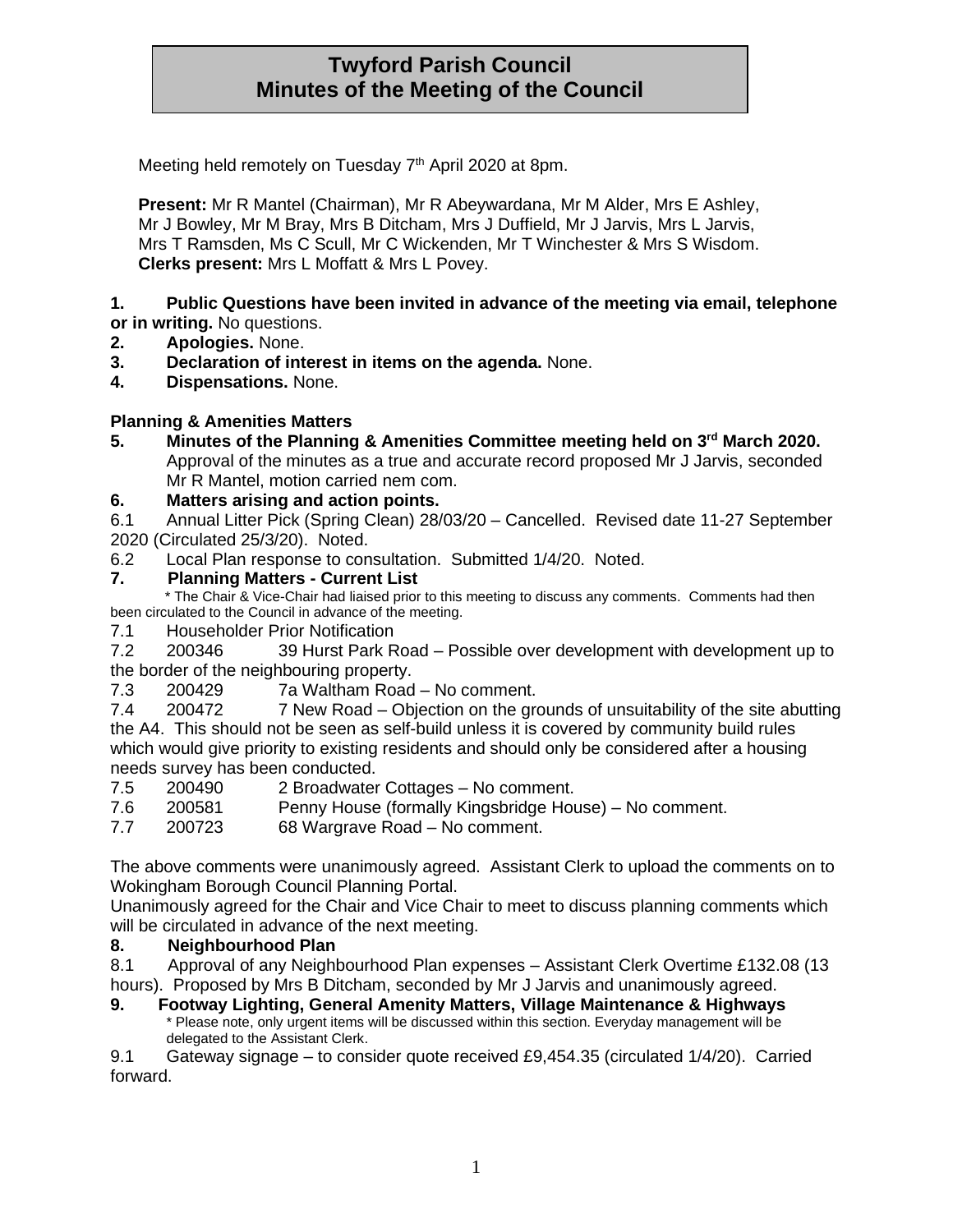9.2 Defibrillator Checks – TPC to consider taking on responsibility of all Village devices. Mr Neil Robertson has confirmed that he is currently able to continue with the checks of the non TPC devices. Noted.

## **Planning & Amenities items noted:**

## **1. Notices of permission**

\* denotes applications that the Council has previously commented on.

- 1.1 193397 Unique Moments, Waltham Road<br>1.2 200189 69 Wargrave Road
- 1.2 200189 69 Wargrave Road

1.3 200397 44 Wargrave Road

## **2. Other planning matters**

2.1 192280 Land to the Rear 20 & 22 Station Road. The committee are not in agreement of the plans being approved and support the residents in their views and comments. Notification of the committee date  $-11<sup>th</sup>$  March 2020. Mr S Conway to attend. Feedback.

2.2 200492 Artists Studio, 16 Loddon Park Farm – Application for a certificate of existing lawful development for the use of an existing portacabin as an artist's studio (Information Only).

2.3 200584 4a Longfield Road – Application for advertisement consent for 900 x 3000mm x 1mm banner non illuminated, displayed on bare hedge outside the property. Advertisement period 11/3/20 to 4/3/23 (Information Only).

2.4 200823 25 Woodpecker Close – Application for the prior approval of the erection of a single storey rear extension, which would extend beyond the rear wall of the original house by 4m, for which the maximum height would be 2.80m and the height of the eaves 2.10m (Information Only).

2.5 2 New dwellings – Numbering 57 & 57A Wargrave Road (circulated 31/3/20).

## **3. Correspondence circulated by email:**

- 3.1 2019-2020 Carriageway Structural Maintenance Schemes (circulated 17/3/20).
- 3.2 re3 Recycling Centres in Bracknell and Reading are now closed (circulated 24/3/20).
- 3.3 The Great British Spring Clean has been postponed (circulated 25/3/20).
- 3.4 Thames & Chilterns in Bloom Association (circulated 30/3/20).

3.5 Letter from Co-ordinator of Ruscombe Road/Ruscombe Lane Neighbourhood Watch Scheme (circulated 31/3/20).

- 3.6 Local Plan update newsletter (circulated 31/3/20).
- 3.7 RG10 approach regarding coronavirus (circulated 31/3/20).
- 3.8 GWR to continue for three years (circulated 31/3/20).

## **Full Council Matters**

**10. Minutes of the Full Council meeting held on 25th February 2020 & 27th March 2020 (to be signed at a later date).**

Approval of the minutes dated 25<sup>th</sup> February 2020 as a true and accurate record proposed Mr J Jarvis, seconded Mrs S Wisdom, motion carried unanimously. Approval of the minutes dated  $27<sup>th</sup>$  March 2020 as a true and accurate record proposed Mrs B Ditcham, seconded Mr M Bray, motion carried unanimously.

- **11. Approval of temporary addition of 3 items to the Scheme of Delegation** (circulated 30/3 and highlighted) Proposed to approve Mrs E Ashley, seconded Mrs B Ditcham, motion carried nem con.
- **12. To review the Covid-19 risk assessment** (circulated 30.03.20) Noted.
- **13. Communication & liaison with other groups within the Parish**

Mr J Bowley reported: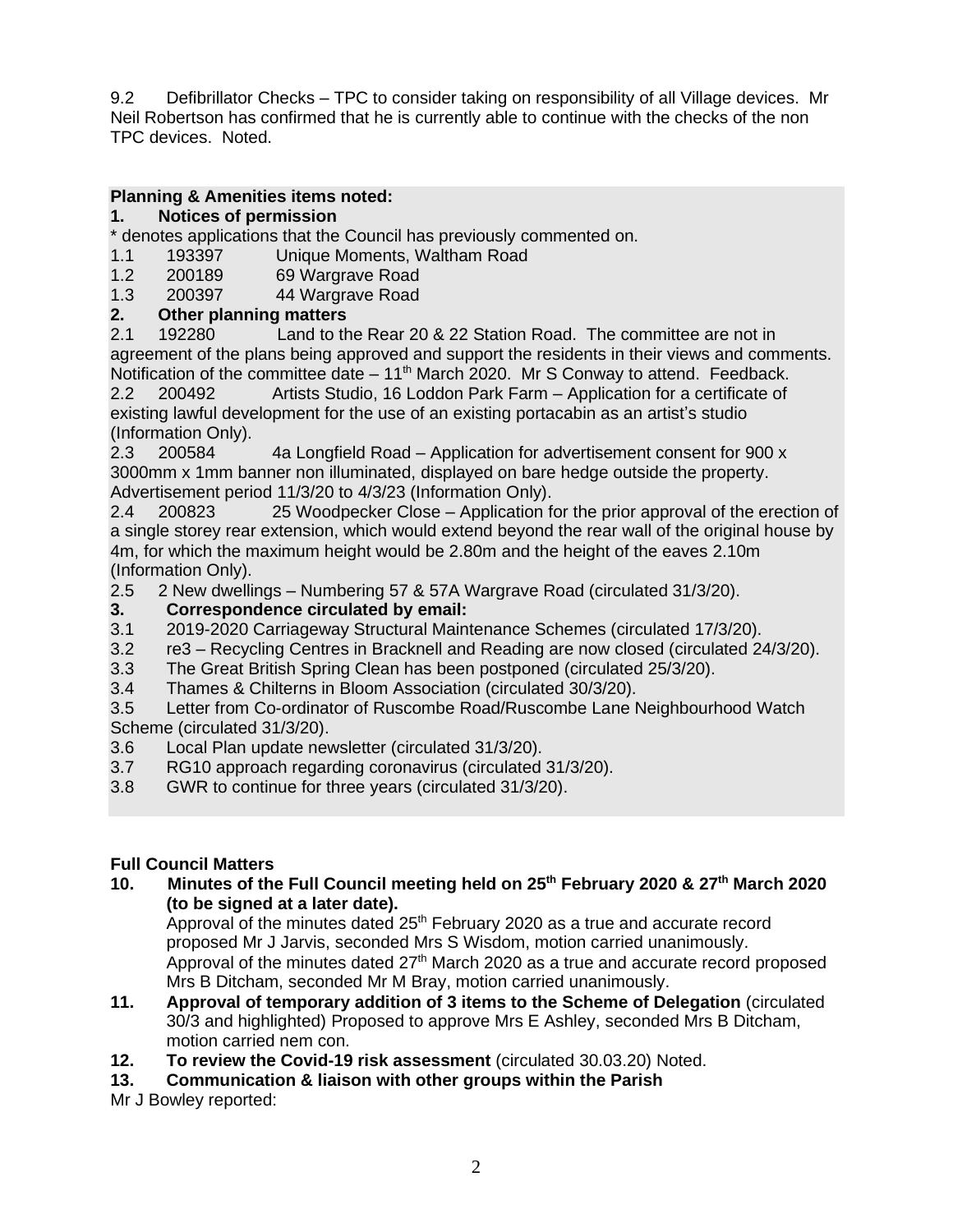- The Government have advised that in light of Covid-19 cemeteries should close and Wokingham Borough Council have followed suit. St Marys Church have confirmed that they plan to keep their side of the burial ground open but with social distancing notices on display. The Council consider the burial ground to be low risk and could be of benefit to residents mental health should they wish to include a walk to the burial ground as part of their daily exercise. The Council agreed to keep the burial ground open with 13 in favour, 2 against.
- Fitness trail a resident had requested that the fitness trail be closed in view of Covid-19. The Council agreed that its impractical to cordon off the trail and residents should take their own precautions if using the equipment. Agreed no action.
- Allotment bonfires a resident had objected to bonfires on the allotment site. No decision was made.

#### **14. Covid-19 – Twyford - group report and review of actions** Review of actions:

- Mr M Alder had made contact with the pharmacies and GP surgeries. He reported that they are currently ok. They will bear the Council in mind if they require support.
- Mr C Wickenden to liaise with the Woodley foodbank carried forward.
- Mr R Abeywardana has contacted the Citizens Advice they require residents to be signposted from the Council and the Parish Council should do this from a designated page on the website. Agreed for the Clerk to co-ordinate with Mr R Abeywardana on this.
- Mrs T Ramsden to liaise with the support group to find out the work they are doing to improve morale – carried forward.
- Mrs S Wisdom to liaise with Sally Castle regarding the Sketchbook of Reflection idea awaiting a response.

**15. Community Support Group request for funding** (circulated 23.03.20) A grant request had been received to contribute towards masks and gloves for volunteers and also to bridge the gap between purchasing food and receiving payment. Proposed Mr T Winchester, seconded Mrs T Ramsden to make a grant of £500. At the time the remote meeting cut out 9 councillors were in favour of the proposal.

## **The remote meeting was reconvened.**

**Present:** Mr R Mantel (Chairman), Mr R Abeywardana, Mr M Alder, Mr J Bowley, Mr M Bray, Mrs J Duffield, Mr J Jarvis, Mrs L Jarvis, Ms C Scull & Mr T Winchester. **Clerks present:** Mrs L Moffatt & Mrs L Povey.

### **Item 15 continued:**

Given that the vote on item 15 had not been completed before the meeting cut off Mr R Mantel suggested a lower amendment to the grant request.

Ms C Scull proposed £250 which was seconded by Mr J Jarvis. Motion fell with 3 in favour, 7 against.

The original proposal to **RECOMMEND to Full Council** make a grant of £500, with unspent monies being returned to the Council, was voted on by the Full Council and carried with 9 in favour and 1 against.

## **16. Items to be discussed at the next meeting**

Mr R Abeywardana emphasised the need for a Zoom subscription given the disruption of the meeting finishing mid way through the session . Agreed the expenditure of £12 per month from the Chairman's emergency fund. Agreed to limit future meetings to an hour (8-9pm). Mr R Abeywardana suggested the following items:

- For the Council to write a letter of support to the Twyford Covid-19 volunteers.
- For the Council to co-ordinate and support the Covid-19 activities and use the website to signpost residents and show that the Council are active.
- For the Council to help facilitate use of Loddon Hall as a food distribution centre if required.